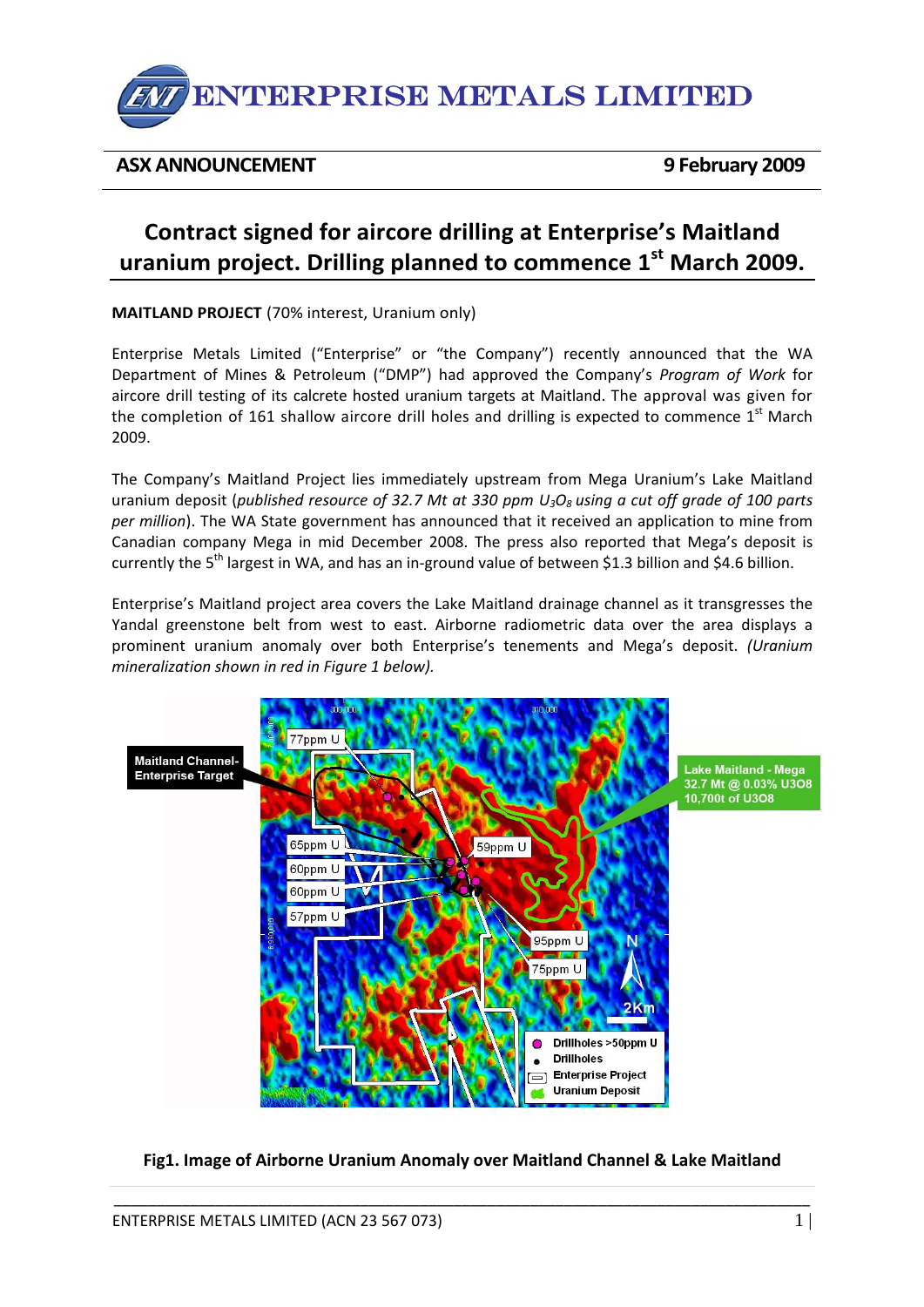

Scout drilling by Mt Isa Mines and BP Minerals in the 1970's intersected some uranium mineralization between 60‐95 parts per million on the boundary between the two properties, but this has not to date been followed up with systematic drilling.

Enterprise's geological model (refer attached schematic cross section, Figure 2 below) suggests that the best uranium mineralization will be developed over the weathered greenstone belt, where the iron, vanadium and calcium rich (mafic) rocks provide the ideal geochemical setting for the deposition of carnotite (uranium) in calcrete.



**Fig 2. Schematic Cross Section along Maitland Channel, Uranium Deposition in Calcrete Formed over Greenstone Belt rocks**

#### **Commercial**

The Maitland project is a joint venture between Enterprise Metals Limited and well known Perth prospector Mr Mark Creasy.

Enterprise is sole funding exploration, and has a 70% interest in any uranium mineralization discovered. The Company is free carrying Mr Creasy's 30% interest to completion of a bankable feasibility study.

\_\_\_\_\_\_\_\_\_\_\_\_\_\_\_\_\_\_\_\_\_\_\_\_\_\_\_\_\_\_\_\_\_\_\_\_\_\_\_\_\_\_\_\_\_\_\_\_\_\_\_\_\_\_\_\_\_\_\_\_\_\_\_\_\_\_\_\_\_\_\_\_\_\_\_\_\_\_\_\_\_\_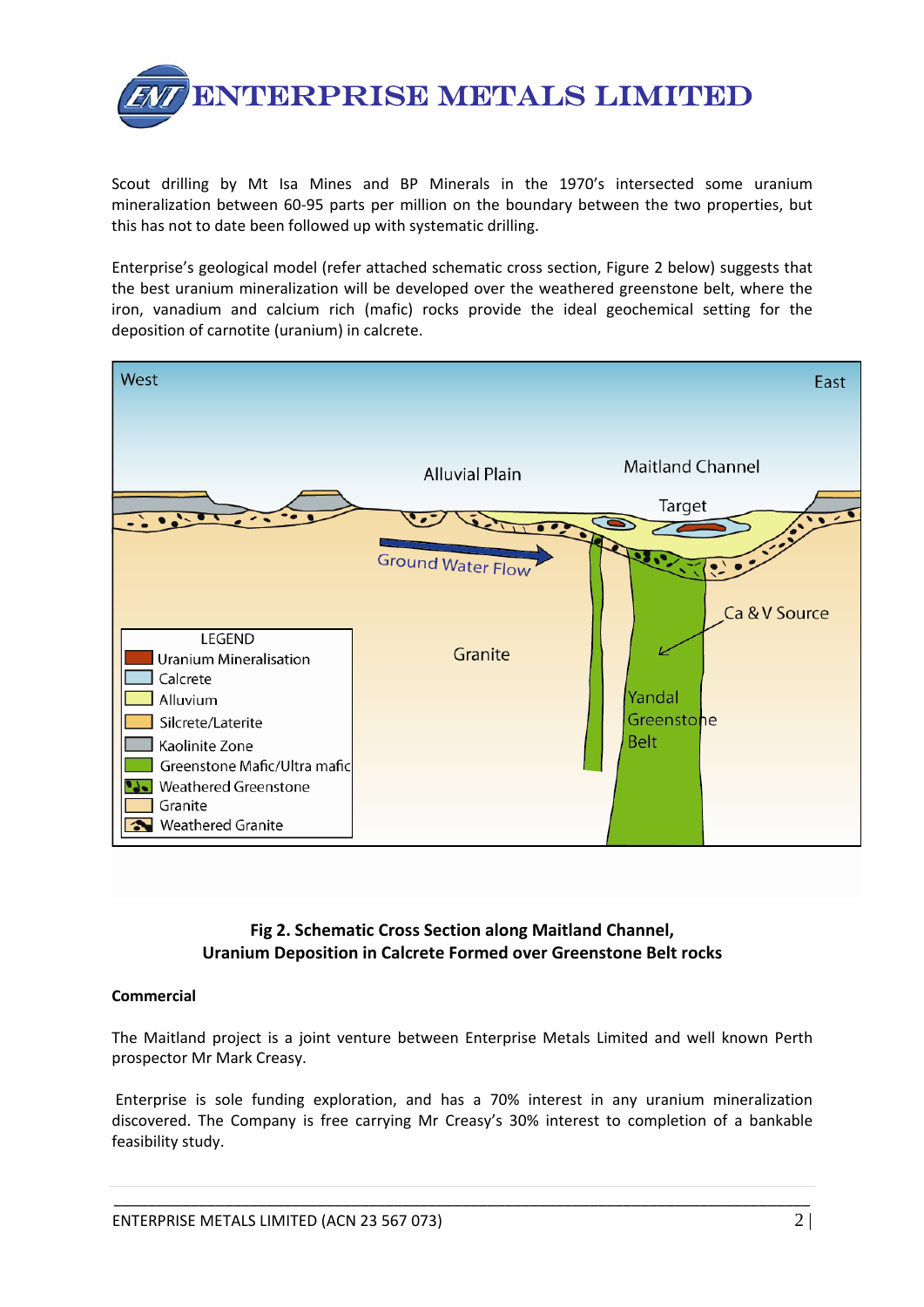

### **Company Background**

Enterprise Metals Limited (ACN 123 567 073) (formerly Revere Mining Ltd) was incorporated in January 2007 as a public company for the purpose of acquiring Murchison Exploration Pty Ltd and its Revere project gold tenements north east of Meekatharra in Western Australia, and was admitted to the ASX on 20 June 2007.

In October 2008, the Company completed the acquisition of Enterprise Metals Ltd and its portfolio of prospective gold, uranium and iron ore projects in Western Australia, and in December 2008, changed its name from Revere Mining Ltd to Enterprise Metals Limited to reflect its broadened portfolio.

The Company's primary objective is to create value for Shareholders through the discovery or acquisition of world class gold, uranium and iron ore deposits, which will lead to the Company becoming a highly profitable mining and exploration company.

The company has other calcrete‐style uranium projects at Lake Mason and Lake Darlot, and an unconformity style uranium project at Sylvania, south west of Newman in Western Australia.

Refer [www.enterprisemetals.com.au](http://www.enterprisemetals.com.au/) for details of the Company's other uranium projects, shown in red in Figure 3 below.



**Figure 3. Yilgarn Geology and Location of Enterprise Metals Ltd Uranium Projects**